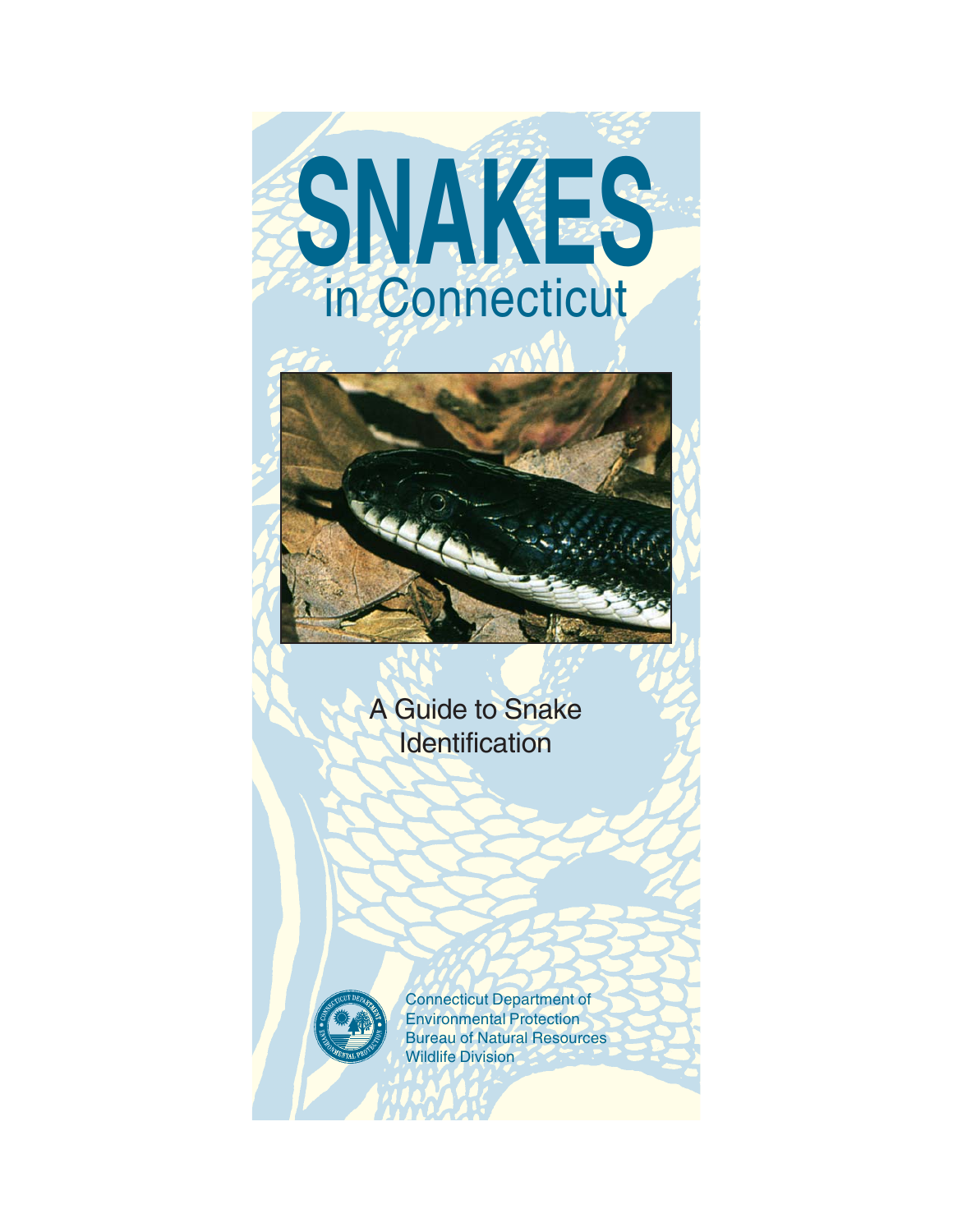# **Introduction**

Hundreds of snakes are needlessly killed each year because of mistaken identity, fear, and misunderstanding. Very often when a snake is found near a home, people panic and may even assume that the snake is dangerous or venomous. Few Connecticut residents realize that they are unlikely to encounter a venomous snake around their home. The two venomous snake species found in Connecticut, the timber rattlesnake and the copperhead, do not have widespread distributions. These venomous snakes, along with the other 12 Connecticut snake species, are not aggressive and will only bite if threatened or handled. If left alone, snakes pose no threat to people.

The Wildlife Division has developed this snake identification guide to help educate people about snakes, thereby minimizing unwarranted concern when a snake is encountered. The Division hopes that once people are able to properly identify the snakes that live in and around their homes, they will be more understanding and tolerant of these beneficial animals. The guide also includes information on snake control and who to contact for additional assistance.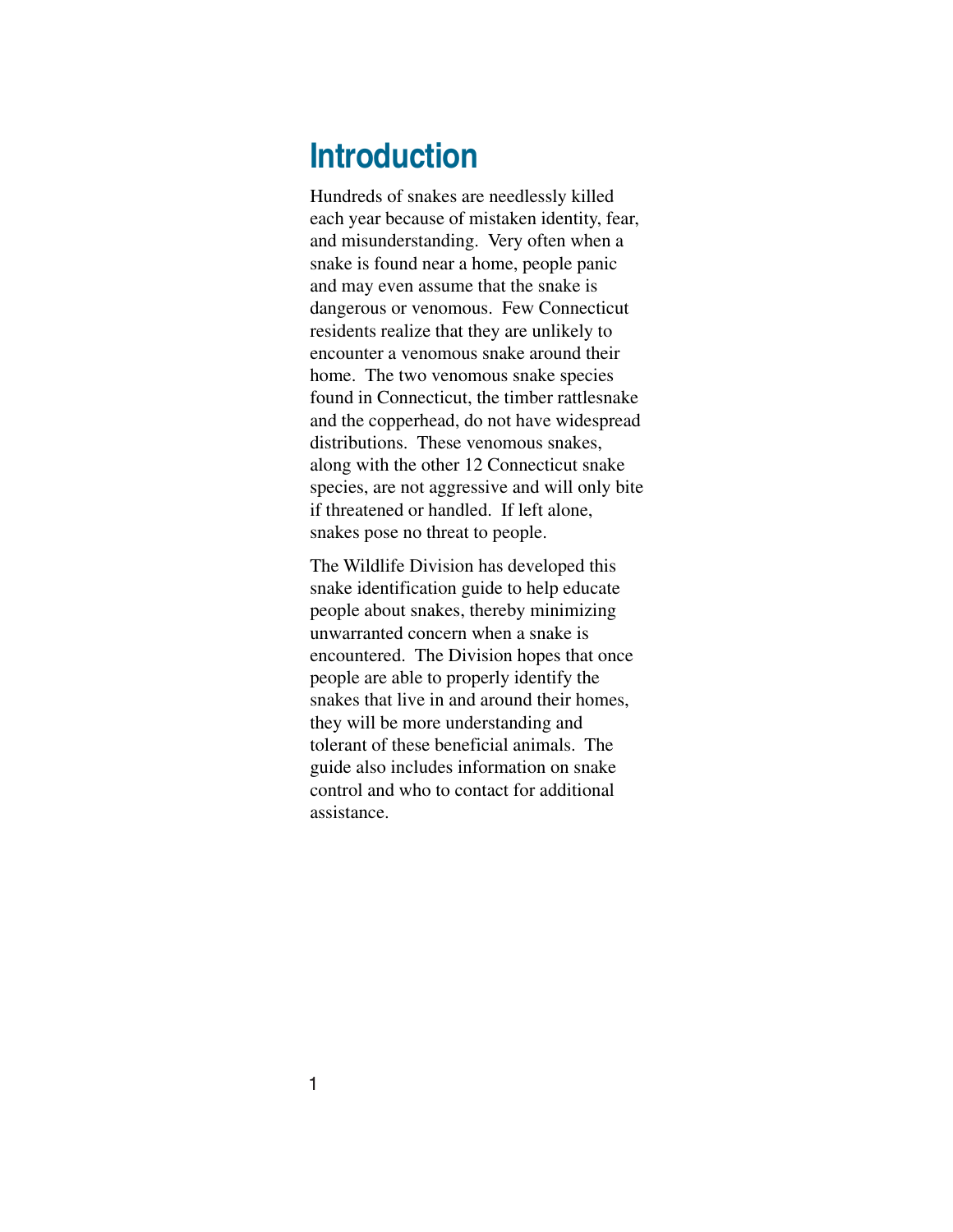# **Status of Connecticut Snakes**

Snake populations in Connecticut have declined because of habitat loss, unnecessary persecution, and road mortality. Illegal collection for the pet trade is another problem, where the removal of even one animal from the wild can be detrimental to an imperiled species like the timber rattlesnake. The following species are protected in Connecticut. Contact the Wildlife Division for additional information.

**State Endangered –** *Timber Rattlesnake*

**Species of Special Concern –** *Eastern Ribbonsnake Eastern Hog-nosed Snake*

**State Regulated –**

*Eastern Ratsnake*

# **How to Use this Guide**

The snakes in this guide are grouped in order of general appearance. Locate a picture that resembles the snake you are trying to identify. Check the map and the habitat description to determine if the species of snake actually occurs in your area. For each species there is a listing of key characteristics that will help you distinguish the snake from similar-appearing species. Each snake description includes whether the species has smooth or keeled scales. Keeled scales have a raised ridge along their center and give the snake's skin a rough appearance when viewed closely. The "confusing species" listing provides a quick reference to snakes that are most often mistaken for one another.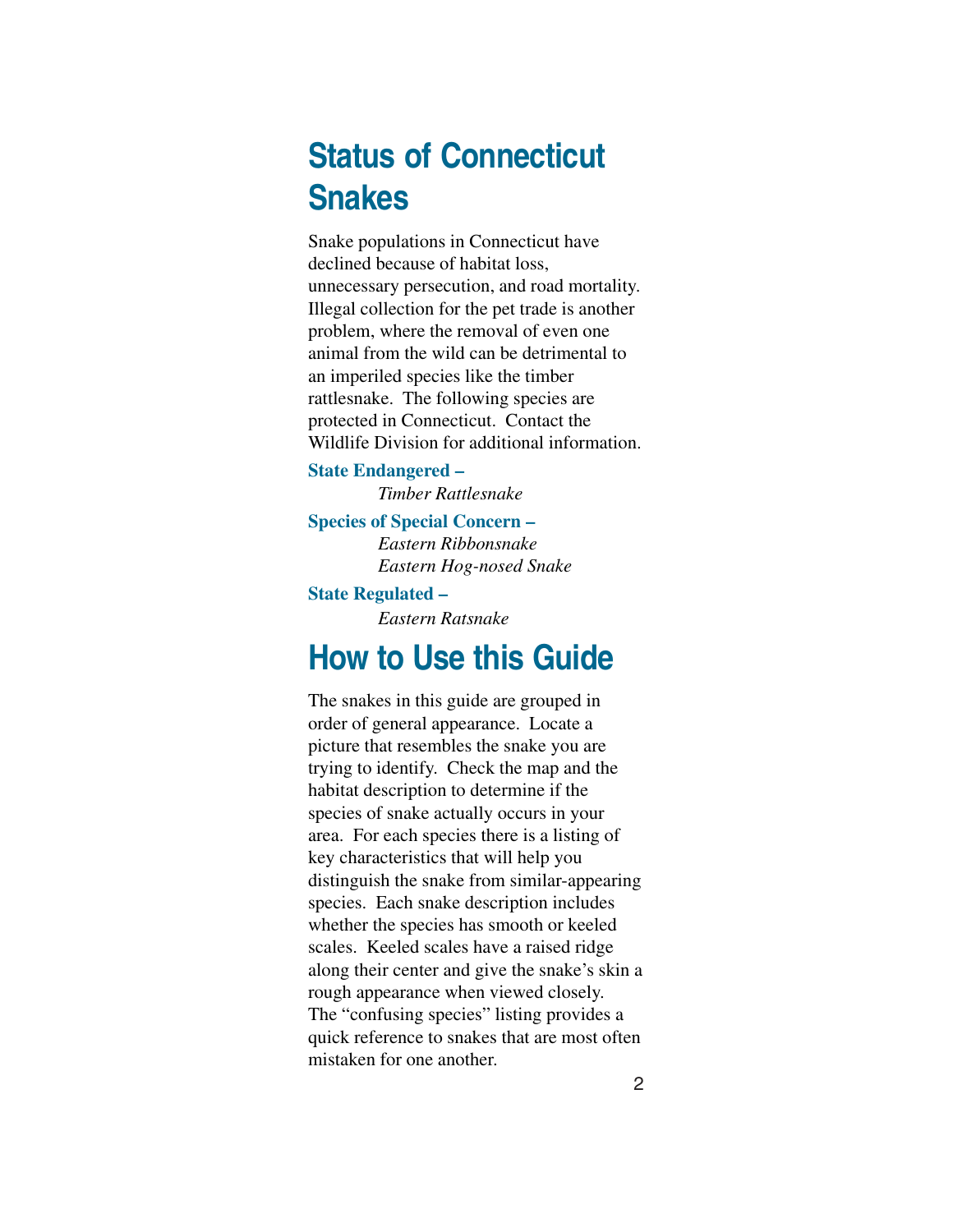# **Common Gartersnake**

Thamnophis s. sirtalis



**Size:** 16 to 42 inches

#### **LOOK FOR:**

- •*Three light yellow or white stripes running the length of the body; dark body with white flecks*
- •*Yellowish-green or bronze belly; darker along edges*
- *Keeled scales*

**Diet:** Earthworms, frogs, toads, salamanders, fish

**Habitat:** Found everywhere from moist areas to forest edges to vacant lots to backyards

**Confusing Species:** Eastern Ribbonsnake

#### **Distribution:**



3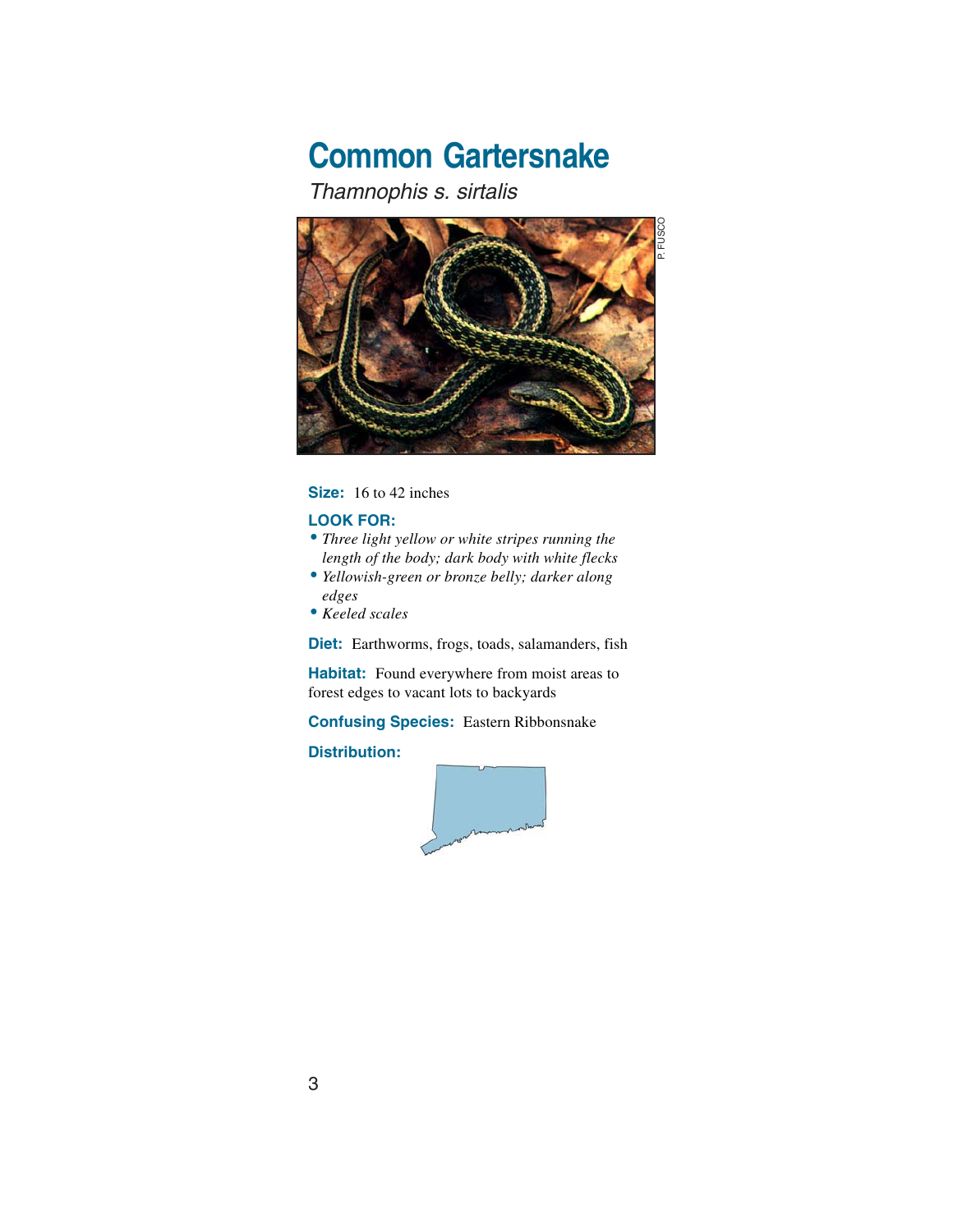# **Eastern Ribbonsnake**

#### Thamnophis s. sauritus



**Size:** 20 to 32 inches

#### **LOOK FOR:**

- •*Three well-defined yellow-orange stripes running the length of a slender, dark brown body*
- •*Long, thin tail*
- *Keeled scales*

**Diet:** Insects, fish, salamanders, frogs, toads

**Habitat:** Shallow water, grassy or shrubby areas bordering streams, and wooded swamps

**Confusing Species:** Common Gartersnake

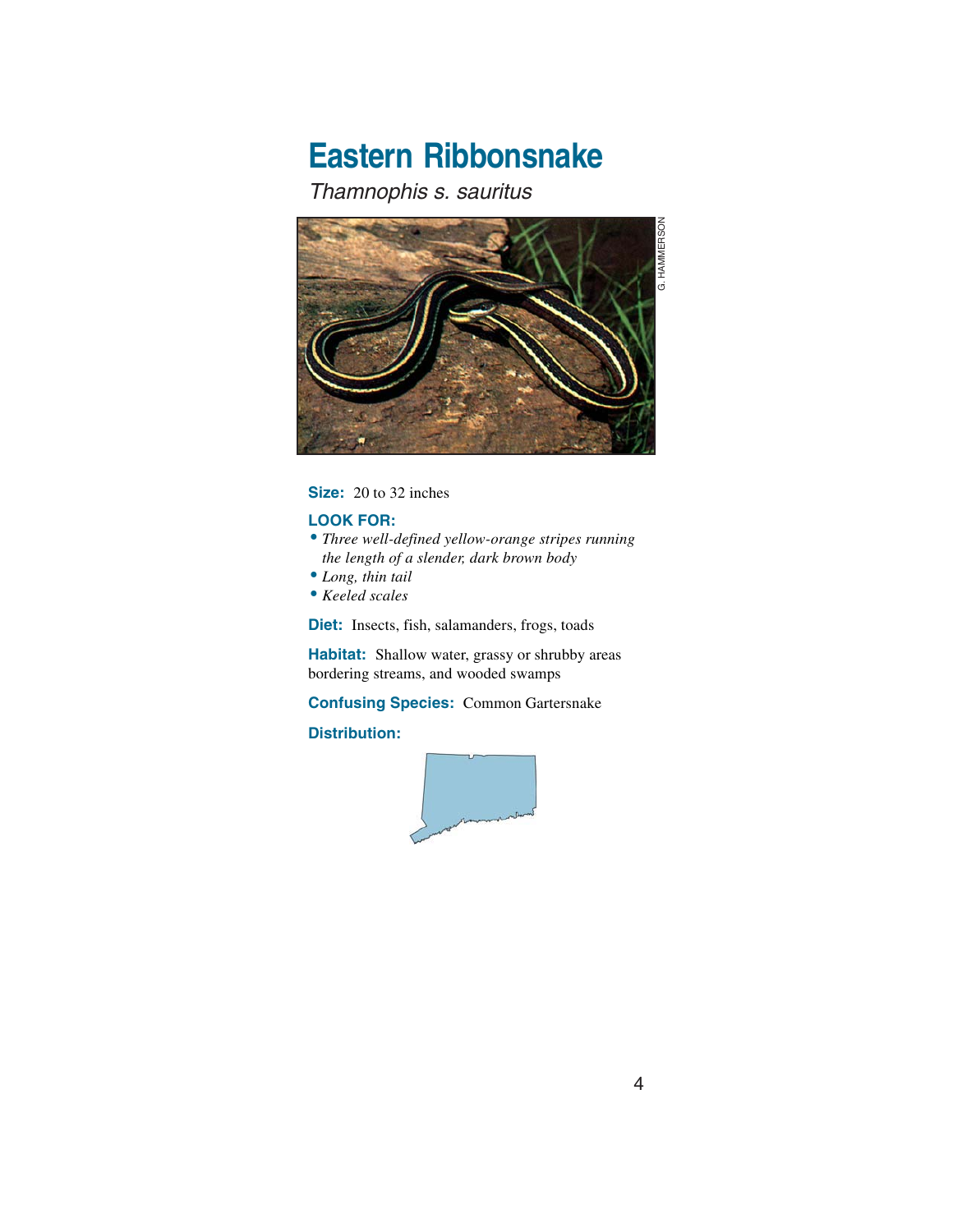# **Smooth Greensnake**

### Opheodrys vernalis



**Size:** 12 to 25 inches

#### **LOOK FOR:**

- *Brilliant green color*
- •*Thin body*
- •*Smooth scales*

**Diet:** Spiders and insects

**Habitat:** Old fields, pastures, meadows, edges of wetlands

#### **Confusing Species:** None

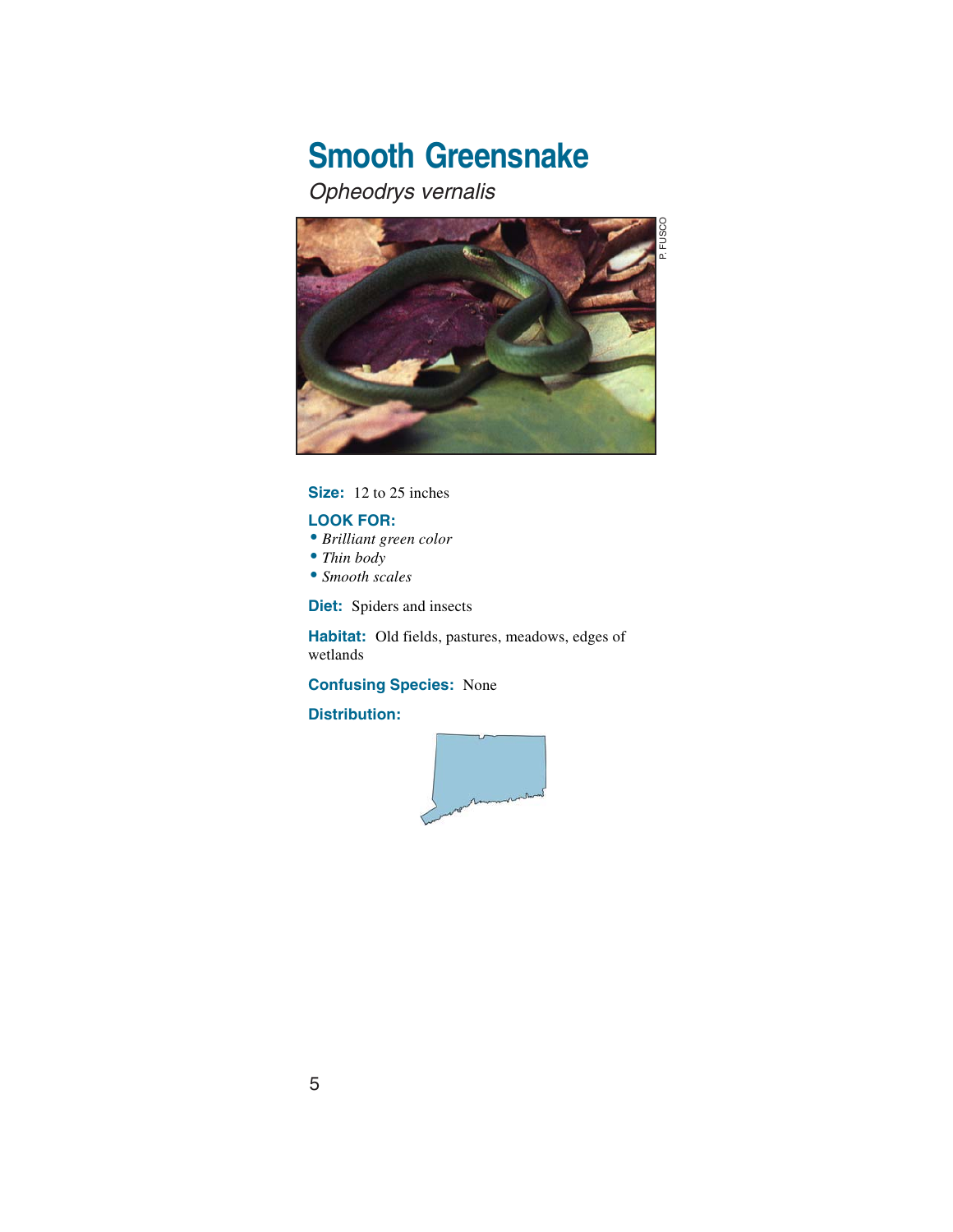# **Eastern Wormsnake**

### Carphophis a. amoenus



#### **Size:** 7 to 14 inches

#### **LOOK FOR:**

- •*Small size; worm-like in appearance*
- *Glossy brown-gray body with pink belly; stubby tail with pointed tip*
- •*Smooth scales*

**Diet:** Primarily earthworms

**Habitat:** Well-drained soil, usually near deciduous woodlands; occasionally gardens

#### **Confusing Species:** Red-bellied Snake

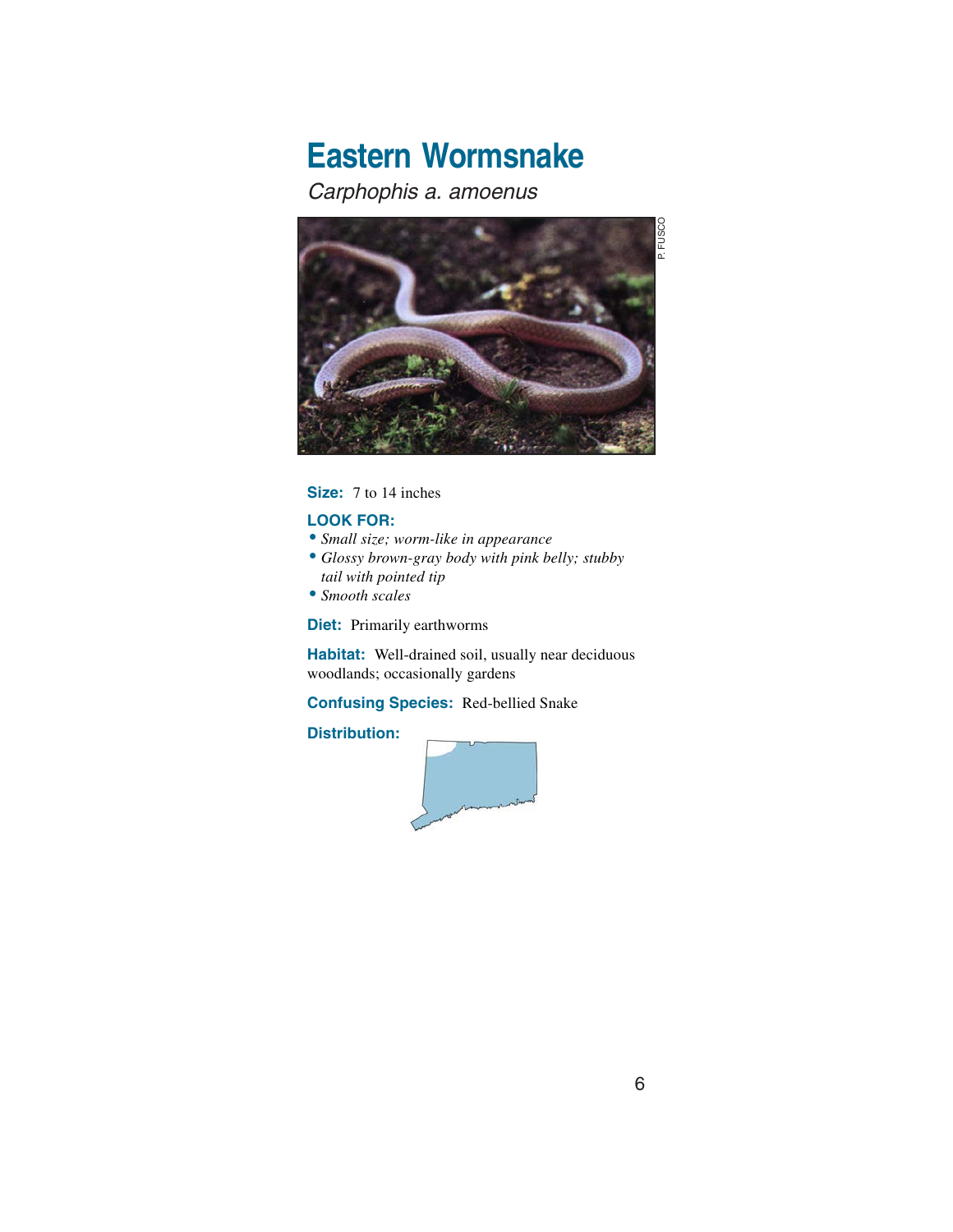# **Dekay's Brownsnake**

Storeria d. dekayi



**Size:** 9 to 15 inches

#### **LOOK FOR:**

- •*Small size; two rows of dark spots along the length of back; tan body*
- •*Young snakes have white neck-ring and darker body*
- *Keeled scales*

**Diet:** Insects, earthworms, small treefrogs

**Habitat:** Disturbed areas; common in urban locations

**Confusing Species:** Red-bellied Snake



P. FUSCOP. FUSCC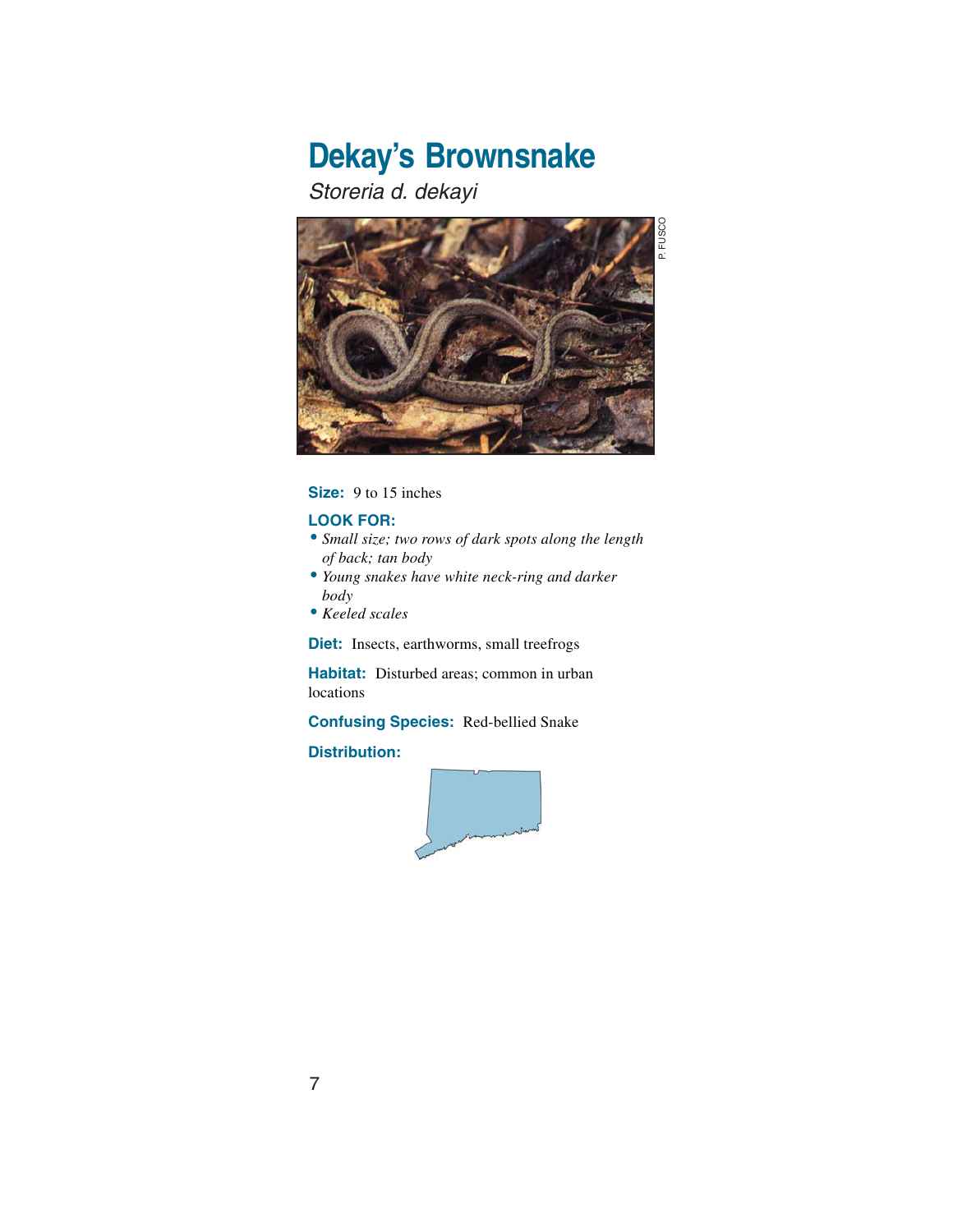# **Red-bellied Snake**

Storeria o. occipitomaculata



#### **Size:** 8 to 11 inches

#### **LOOK FOR:**

- *Brown or gray body with bright red or orange belly*
- •*Small size; light-colored neck spots*
- *Keeled scales*

**Diet:** Insects, slugs, earthworms

**Habitat:** Moist woodlands; under debris in open areas

**Confusing Species:** Dekay's Brownsnake, Ringnecked Snake, Eastern Wormsnake

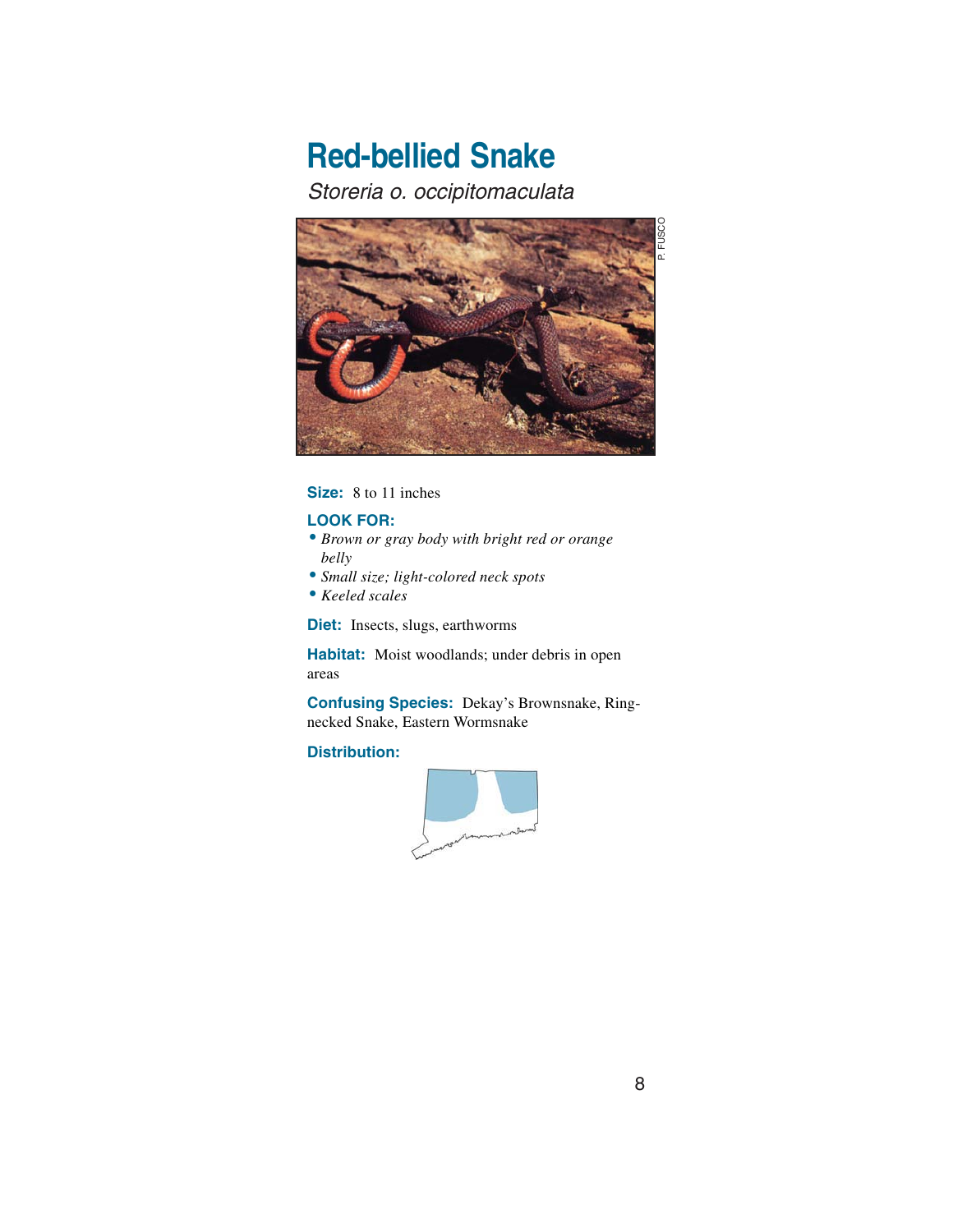### **Ring-necked Snake** Diadophis punctatus edwardsii



**Size:** 9 to 25 inches

#### **LOOK FOR:**

- *Dull blue-gray body; yellow neck ring; bright yellow belly, sometimes with black spots*
- •*Small size and thin body*
- •*Smooth scales*

**Diet:** Small salamanders, earthworms

**Habitat:** Diverse; sand barrens to gardens to meadows to forests; occasionally found in basements

**Confusing Species:** Young Dekay's Brownsnake **Distribution:**



9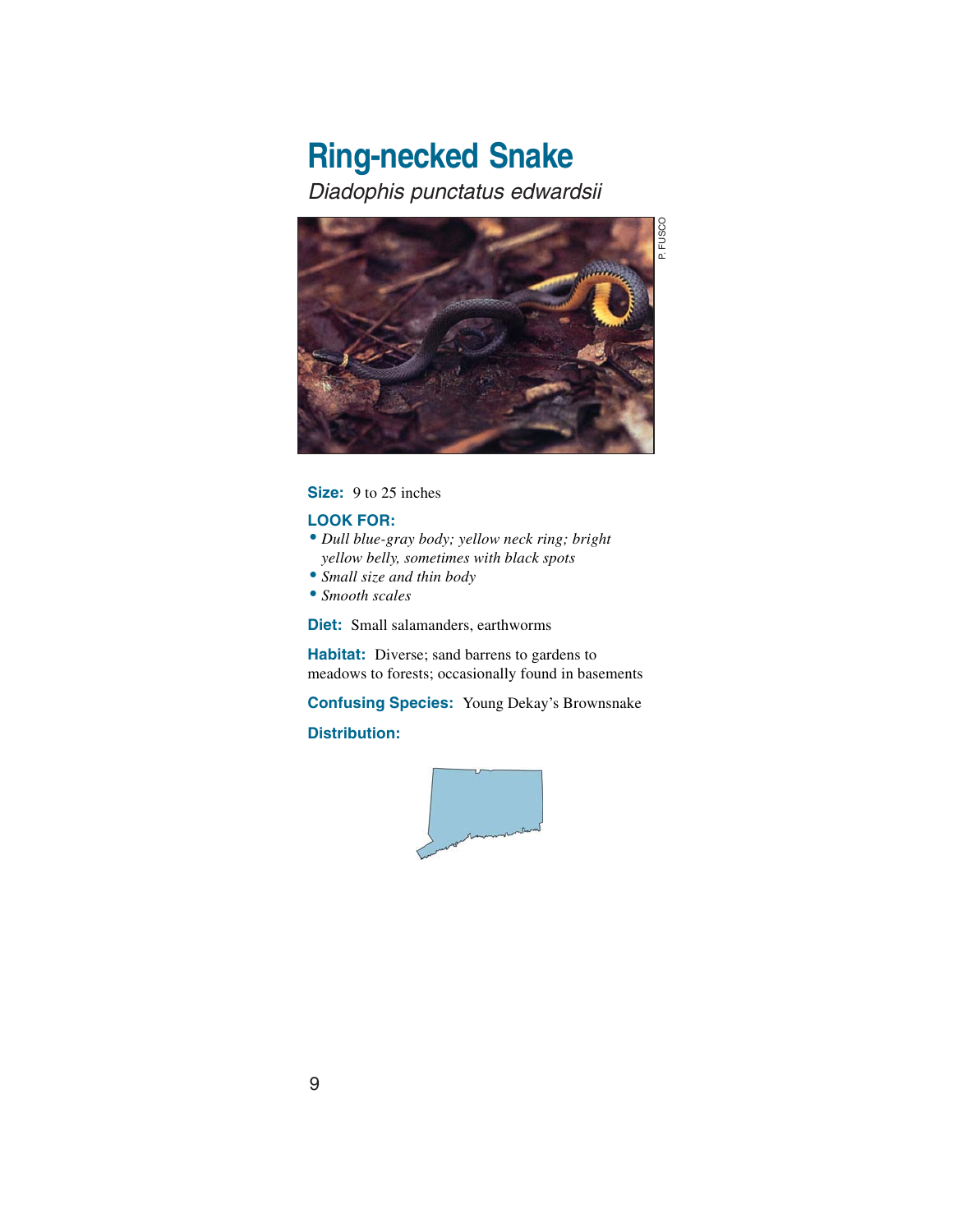# **Northern Watersnake**

#### Nerodia s. sipedon





#### **Size:** 25 to 52 inches

#### **LOOK FOR:**

- *Cream-colored belly is patterned with bright, reddish half-moons*
- *Body coloration variable; uniformly dark or with alternating bands of brown and gray; banding is more visible in young snakes*
- *Keeled scales*

**Diet:** Fish, insects, frogs, toads

**Habitat:** Aquatic and semi-aquatic areas; frequently found along dams and in streams, lakes, and marshes

#### **Confusing Species:** Copperhead

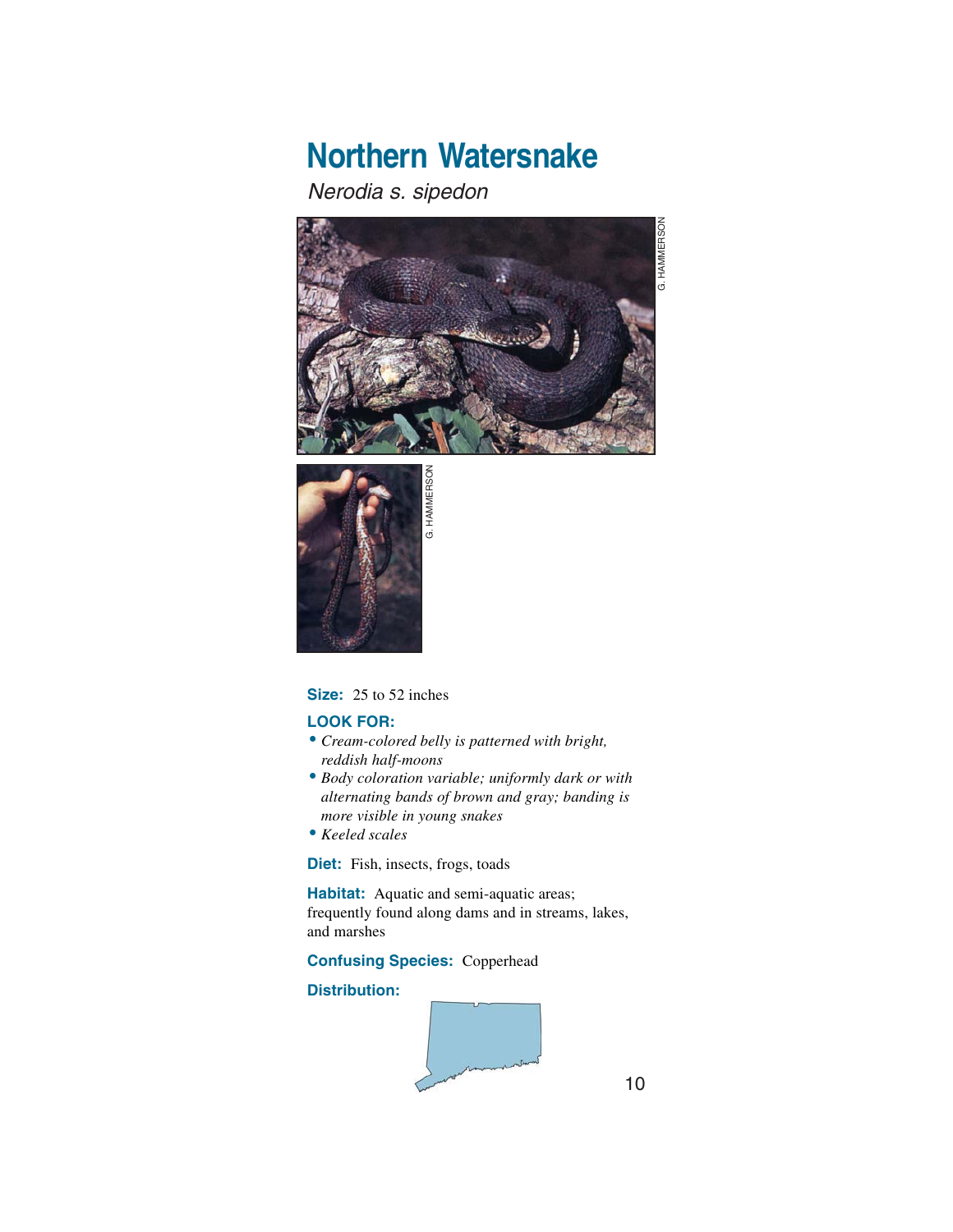### **Milksnake** Lampropeltis t. triangulum



#### **Size:** 19 to 40 inches

#### **LOOK FOR:**

- •*Y- or V-shaped mark on top of head*
- *Whitish-gray body with blotches of red/brown and tan on back; blotches have black borders; black and white checkerboard pattern on belly*
- •*Smooth scales*

**Diet:** Mice, small mammals, snakes, birds

**Habitat:** Varied, from urban areas to forests. Usually found under cover (logs, stones, boards, etc.) or along stone walls in open fields. Also found around old barns.

**Confusing Species:** Copperhead, young Eastern Ratsnake, young Eastern Racer, young Northern Watersnake

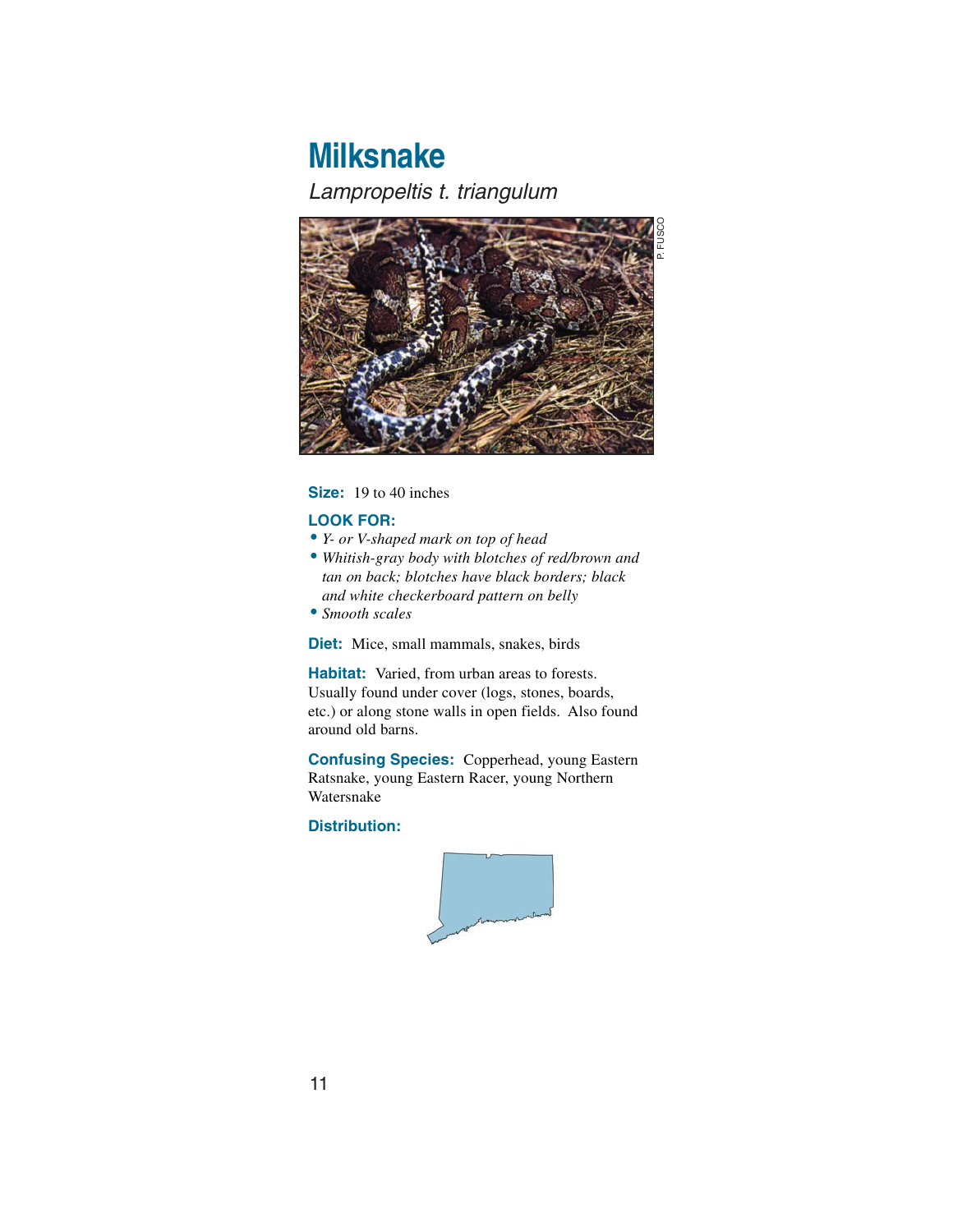### **Copperhead** Agkistrodon contortrix mokasen





Young copperhead

### **VENOMOUS SPECIES**

#### **Size:** 24 to 37 inches

#### **LOOK FOR:**

- •*Stocky copper-colored body; brown or reddish bands that are wide on sides and narrow on back; belly pink with darker marks*
- *Head appears wider than neck; copper-colored eye; large pits between eyes and nostrils*
- •*Young same as adults, but with a yellowish tail tip*
- *Keeled scales*

**Diet:** Mice and other rodents, insects, small birds, frogs

**Habitat:** Basalt ridges, talus slopes, rocky hillsides, open woods; edges of swamps and meadows

**Confusing Species:** Milksnake, Northern Watersnake, Eastern Hog-nosed Snake

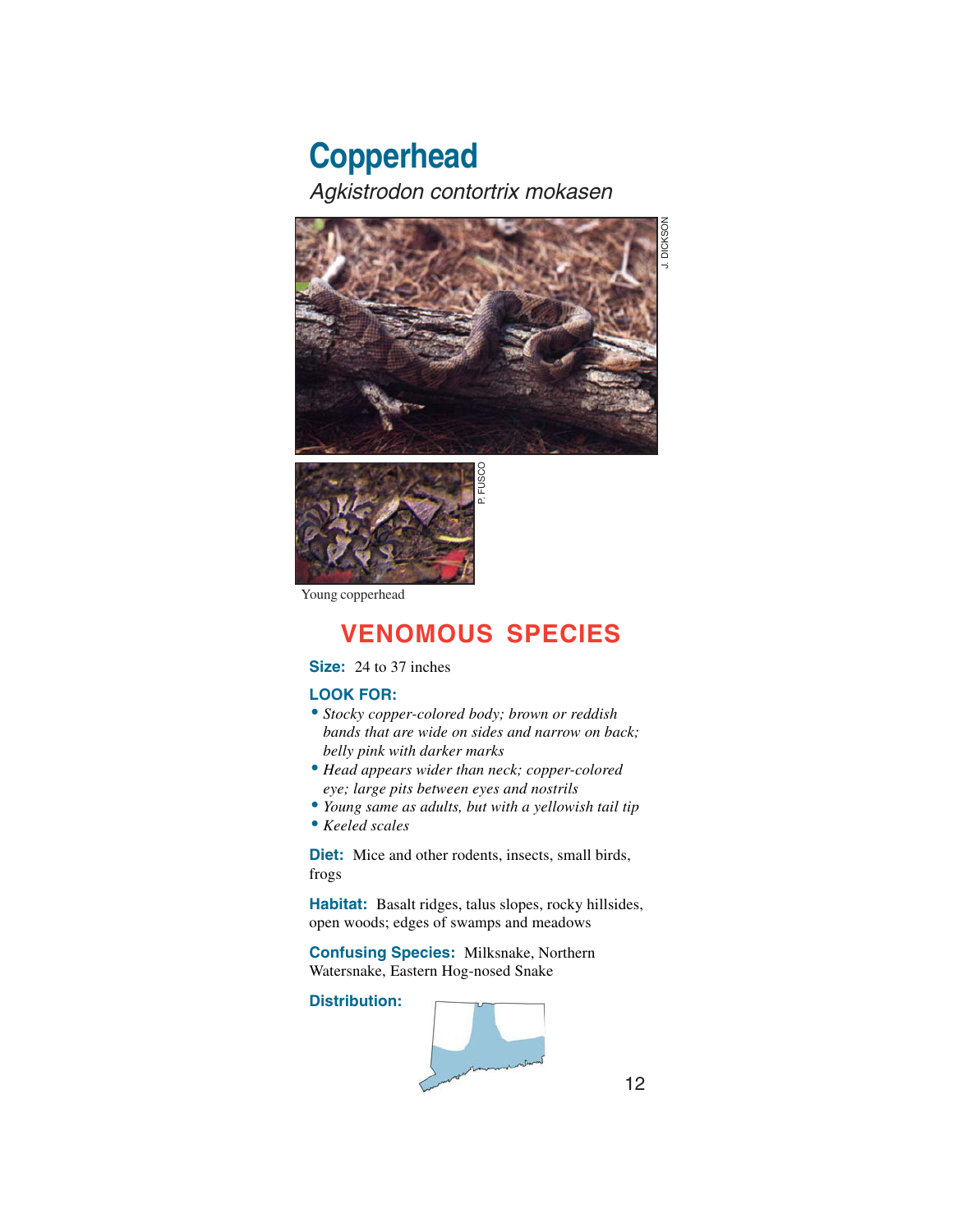## **Eastern Hog-nosed Snake**

Heterodon platirhinos



P. FUSCO

P. FUSCC

Black phase Playing dead

#### **Size:** 21 to 32 inches

#### **LOOK FOR:**

- *Blunt, upturned nose*
- *May hiss, flatten its body, spread its neck hood, and/or roll over on its back and play dead*
- •*Stout body; highly variable coloration; alternating light and dark blotches, including combinations of brown, yellow, and reddish-orange. A solid grayblack phase is also found in Connecticut.*
- *Keeled scales*

**Diet:** Mostly toads; occasionally frogs, salamanders

**Habitat:** Sandy, gravelly, well-drained soils; also dry areas along second-growth deciduous forests

**Confusing Species:** Copperhead, Timber Rattlesnake

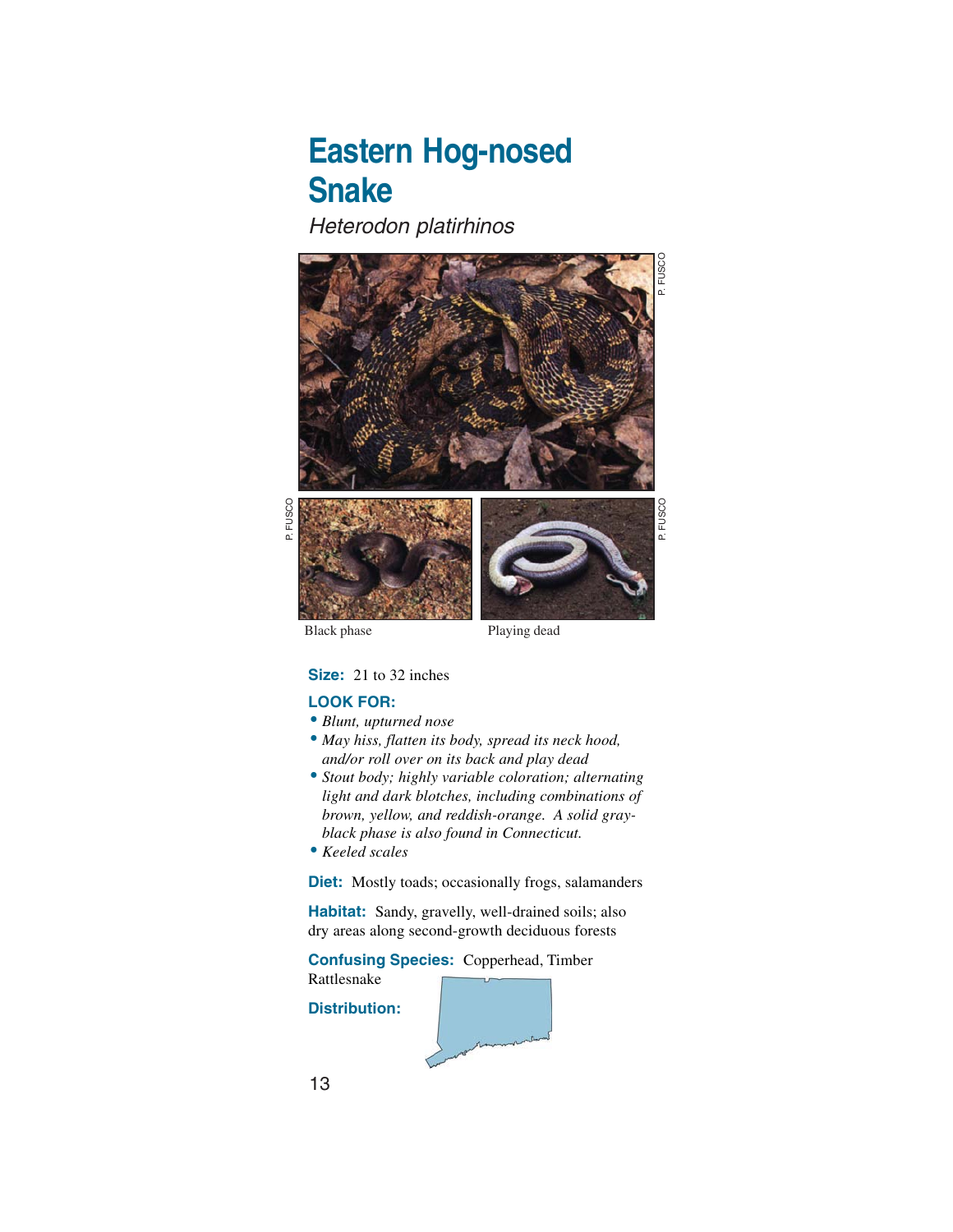# **Timber Rattlesnake**

Crotalus horridus



R. FRITSCH R. FRITSCH



### **VENOMOUS SPECIES**

#### **Size:** 36 to 54 inches

#### **LOOK FOR:**

- •*Segmented rattle at tip of tail*
- •*Large head wider than neck; elliptical pupil; large pits between eyes and nostrils*
- •*Large, stocky body; dark V-shaped bands on brown, black, or yellow body; belly light yellow*
- *Keeled scales*

**Diet:** Mice and other small mammals

**Habitat:** Forested areas with rocky outcroppings and dry ridges

**Confusing Species:** Eastern Hog-nosed Snake

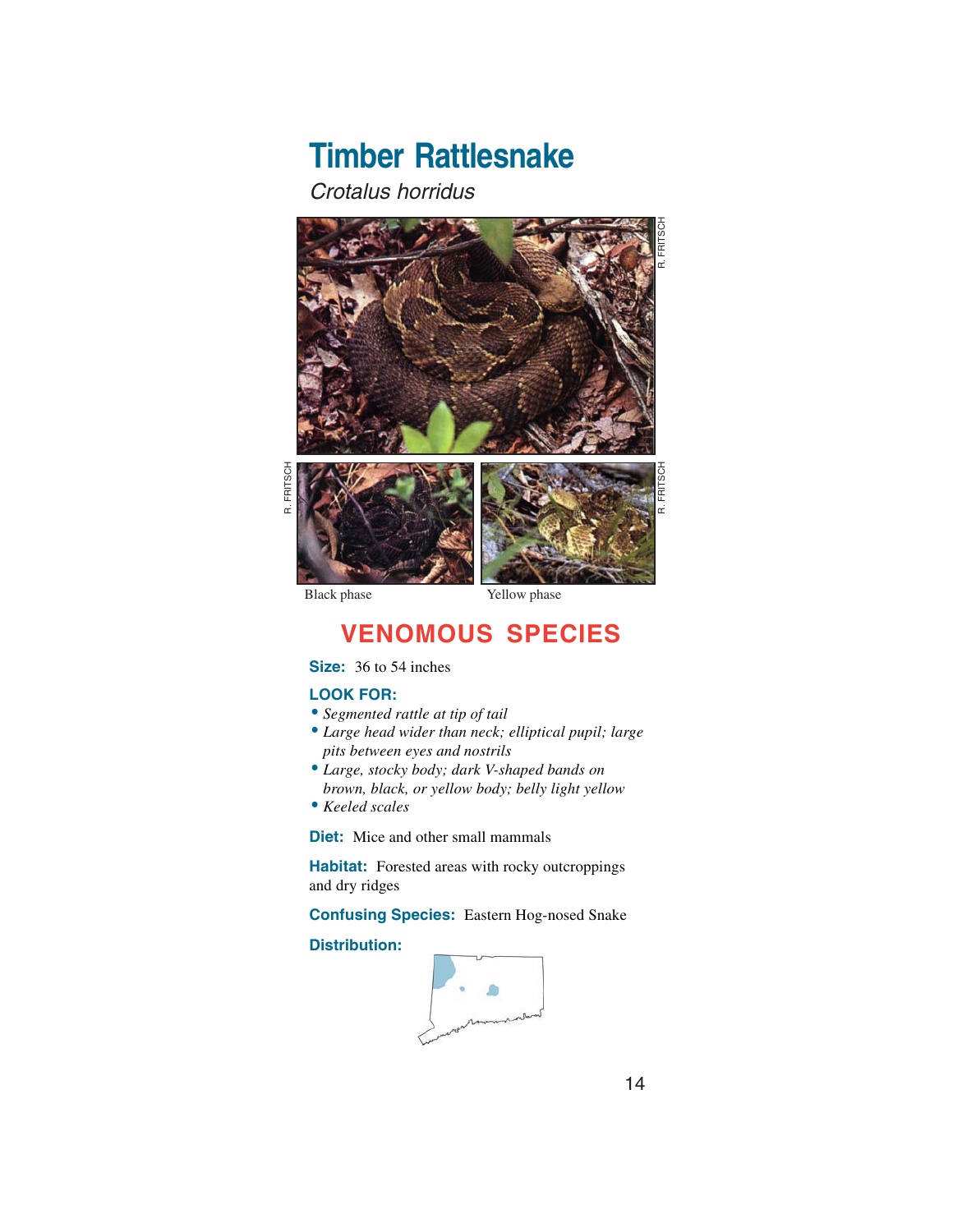# **Eastern Ratsnake**

Elaphe alleghaniensis



P. FUSCOP. FUSCC



Underside of eastern ratsnake Young eastern ratsnake

**Size:** 46 to 68 inches

#### **LOOK FOR:**

- •*Large size; black body; flecks of white often present; white chin; belly with black checkerboard pattern*
- •*Young are light gray with brown/black blotches, a large head, and a black, checkerboard belly*
- •*Lightly keeled scales along backbone only*

**Diet:** Rodents and other small mammals, small birds, amphibians, insects

**Habitat:** Rough, forested terrain with ledges and rock outcrops; small meadows adjacent to woodlands; can be found in trees; may be found around old barns

**Confusing Species:** Eastern Racer

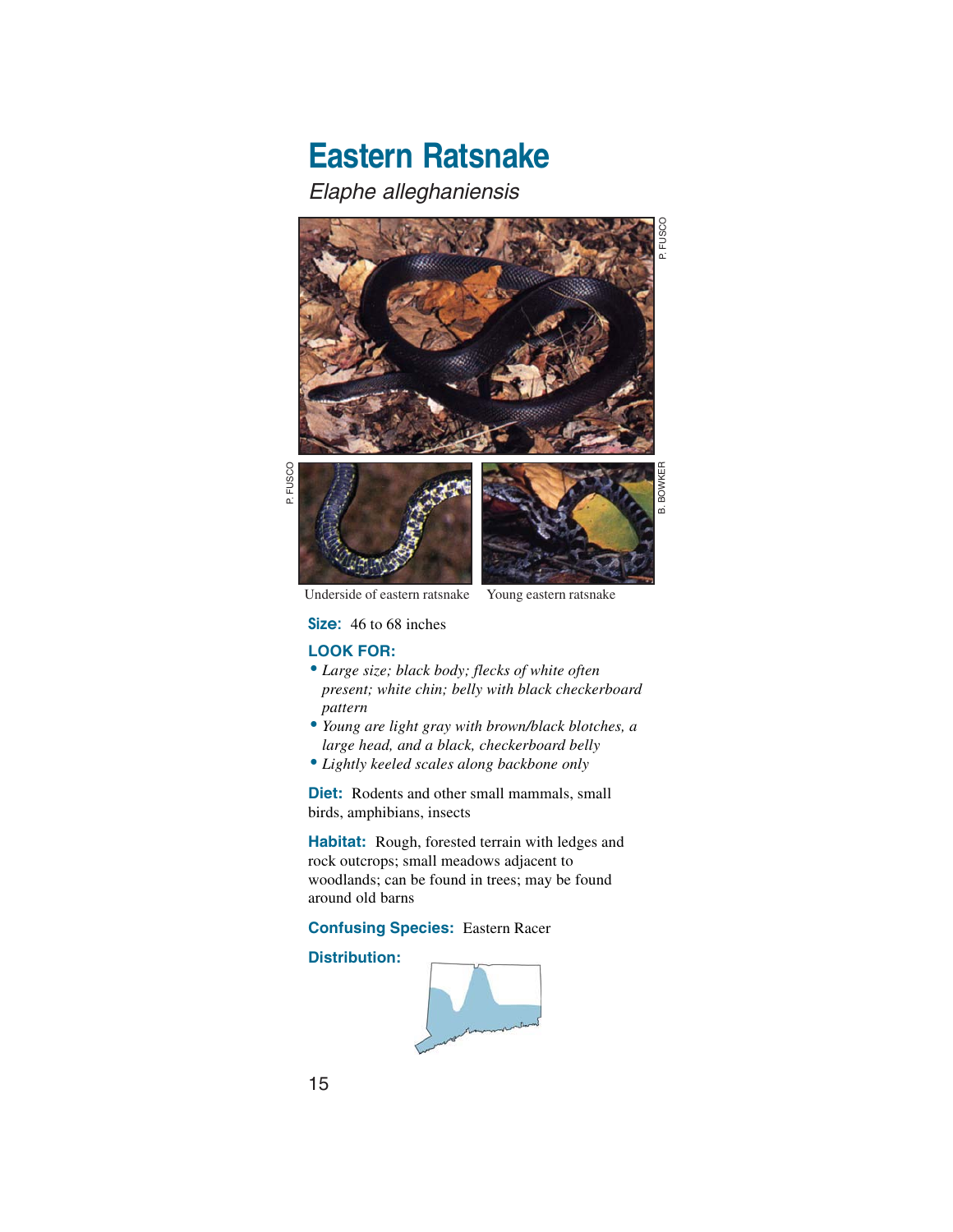### **Eastern Racer** Coluber c. constrictor



Young eastern racer

#### **Size:** 33 to 65 inches

#### **LOOK FOR:**

- •*Large size; solid black body; bluish belly*
- •*Young snakes have a row of dark brown blotches on a light gray-brown body*
- •*Smooth scales*

**Diet:** Small mammals, insects, toads, frogs, small birds

**Habitat:** Favors open, lightly wooded areas, including fields, meadows, powerline rights-of-way, roadsides

**Confusing Species:** Eastern Ratsnake

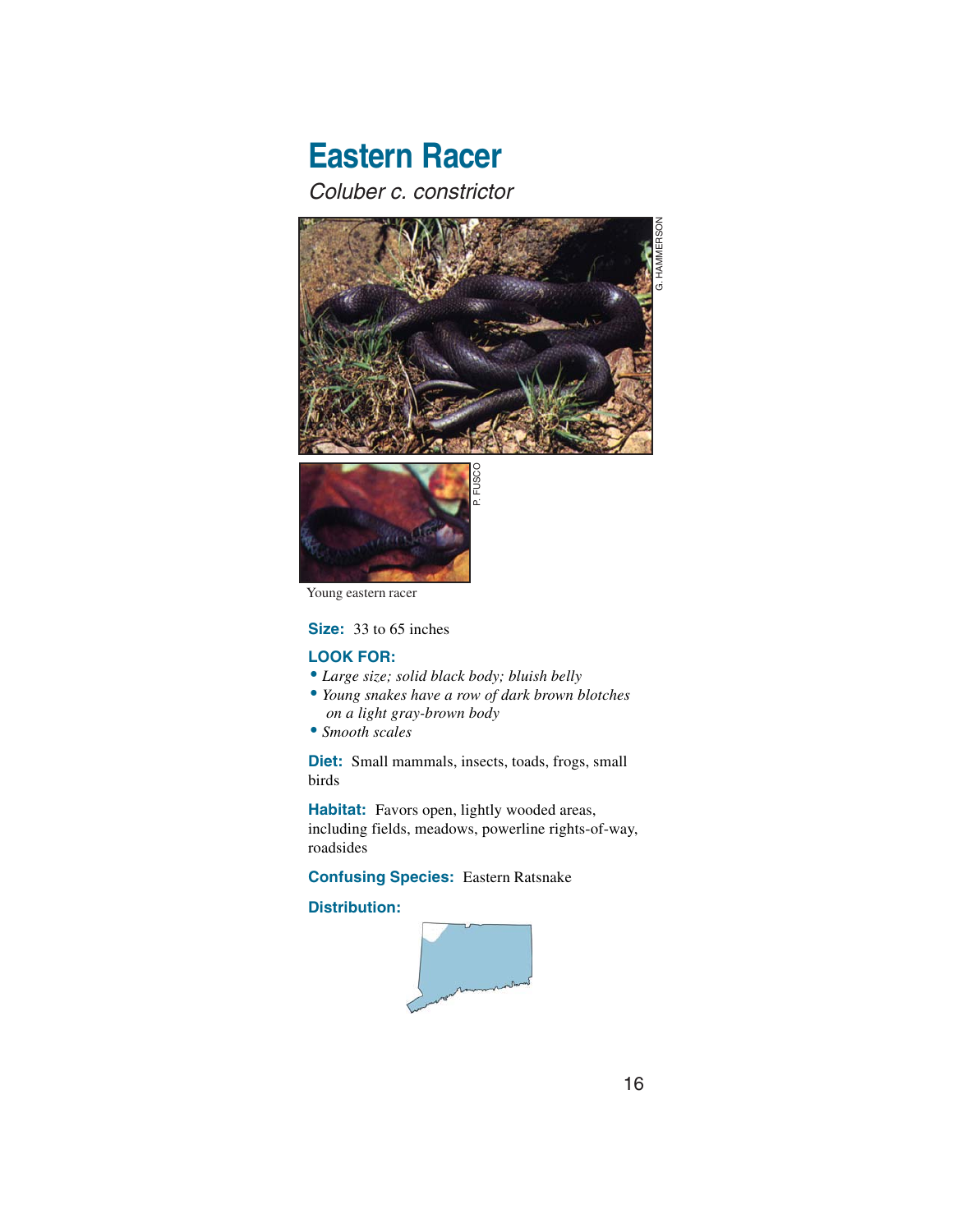### **Snake Control In the Yard**

Unlike some other wildlife species, snakes do not cause damage to homes or yards. A snake found in a yard is best left alone. It is likely that the snake has lived there unnoticed for a long time and may never be seen again. With few exceptions, most snakes are secretive and rarely seen, preferring to spend their time hidden under stones, logs, and boards. Homeowners who wish to discourage snakes from living close to their homes should remove hiding places for snakes and their prey: rock piles, wood piles, tall grass, and brush; cracks in concrete walkways, driveways, steps, and patios; and sheds or porches with space under the floor. Spilled bird seed, pet food, household garbage, and similar items attract mice and rats which in turn attract snakes.

An expensive measure for when snakes must be completely excluded from an area is the building of a snake-proof fence. A fence can be constructed using ¼-inch hardware cloth or plastic erosion-control fabric buried 2 inches at the bottom, angled outward 30 to 40 degrees, and standing about 3 feet high. Gates or corners must meet tightly. These fences require continuous maintenance and may not be needed if habitat changes are made. Before installing snake-proof fences, make sure the area is devoid of snakes. Snake repellents are available; however, none have been proven effective.

If you suspect a snake in your yard is venomous, observe it from a safe distance and call the Wildlife Division for advice.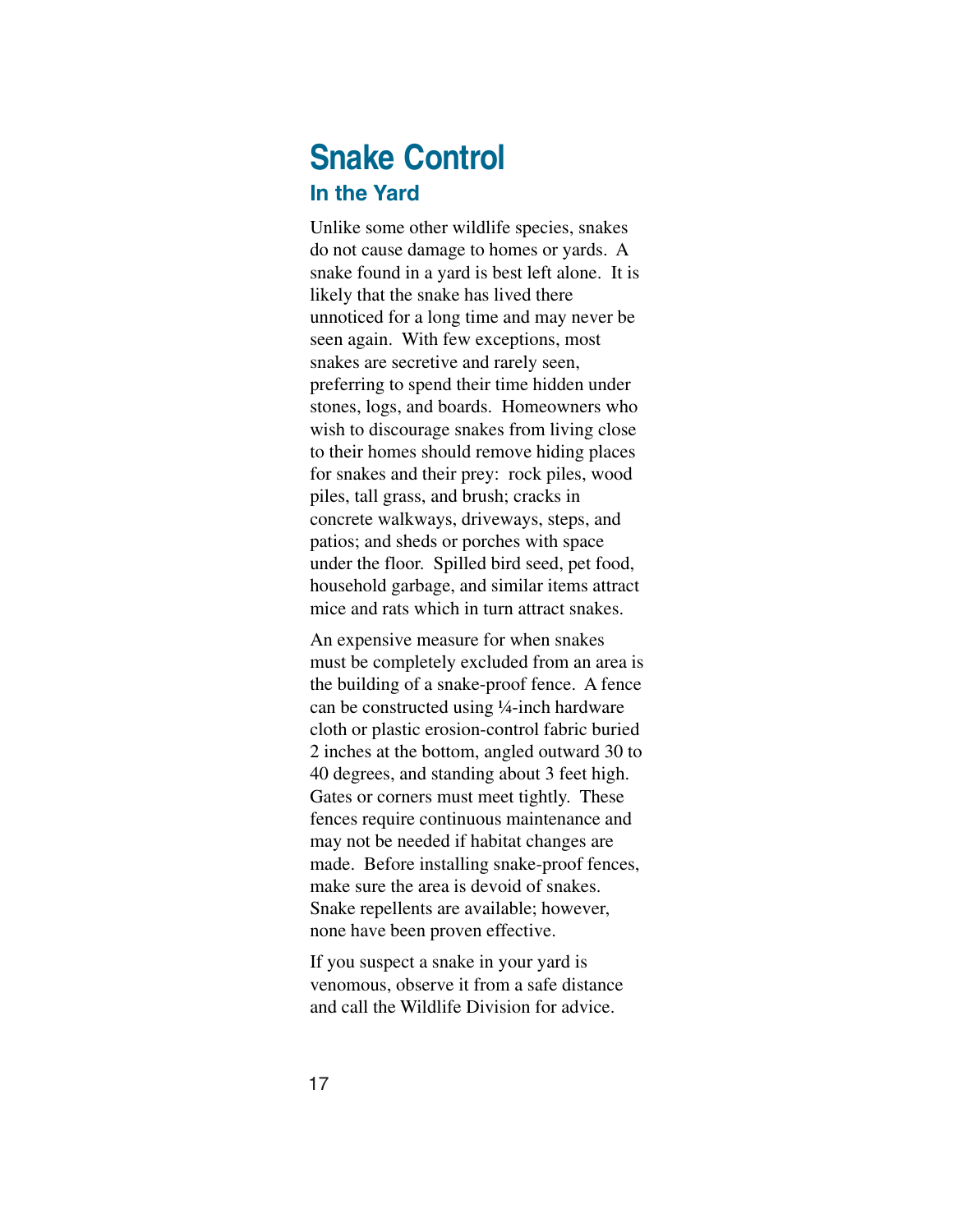### **In the Home**

Snakes may enter homes through pencilsized cracks or holes along a foundation, along unsealed wire or pipe conduits, or through basement doors and windows that do not fit securely. These openings should be sealed to keep snakes and other wildlife out of your home.

If you discover a snake in your home, try not to scare it into hiding. If possible, open a nearby door and use a broom to push it outside. An empty pail or wastebasket can be slowly placed over a small or coiled snake. Place something heavy on top of the container to trap the snake. Carefully slide a piece of heavy cardboard under the container and then carry the trapped snake out of the house.

### **Identification and Removal Assistance**

For the name of a snake removal specialist, contact the Wildlife Division's Hartford office: 860-424-3011.

For help identifying a snake or for additional information, contact the Nonharvested Wildlife Program at the Division's Franklin office: 860-642-7239.

### **Further Reading**

Conant, R. and J. T. Collins. 1991. A field guide to reptiles and amphibians of eastern and central North America. 3d ed. Boston: Houghton Mifflin Co. 450pp.

Klemens, M. W. 1993. Amphibians and reptiles of Connecticut and adjacent regions. Bull. State Geol. Nat. Hist. Surv. of Connecticut. 112:1-318

Peterson, R. C. and R. W. Fritsch. 1986. Connecticut's venomous snakes: The timber rattlesnake and northern copperhead. Bull. State Geol. Nat. Hist. Surv. of Connecticut. 111:1-48